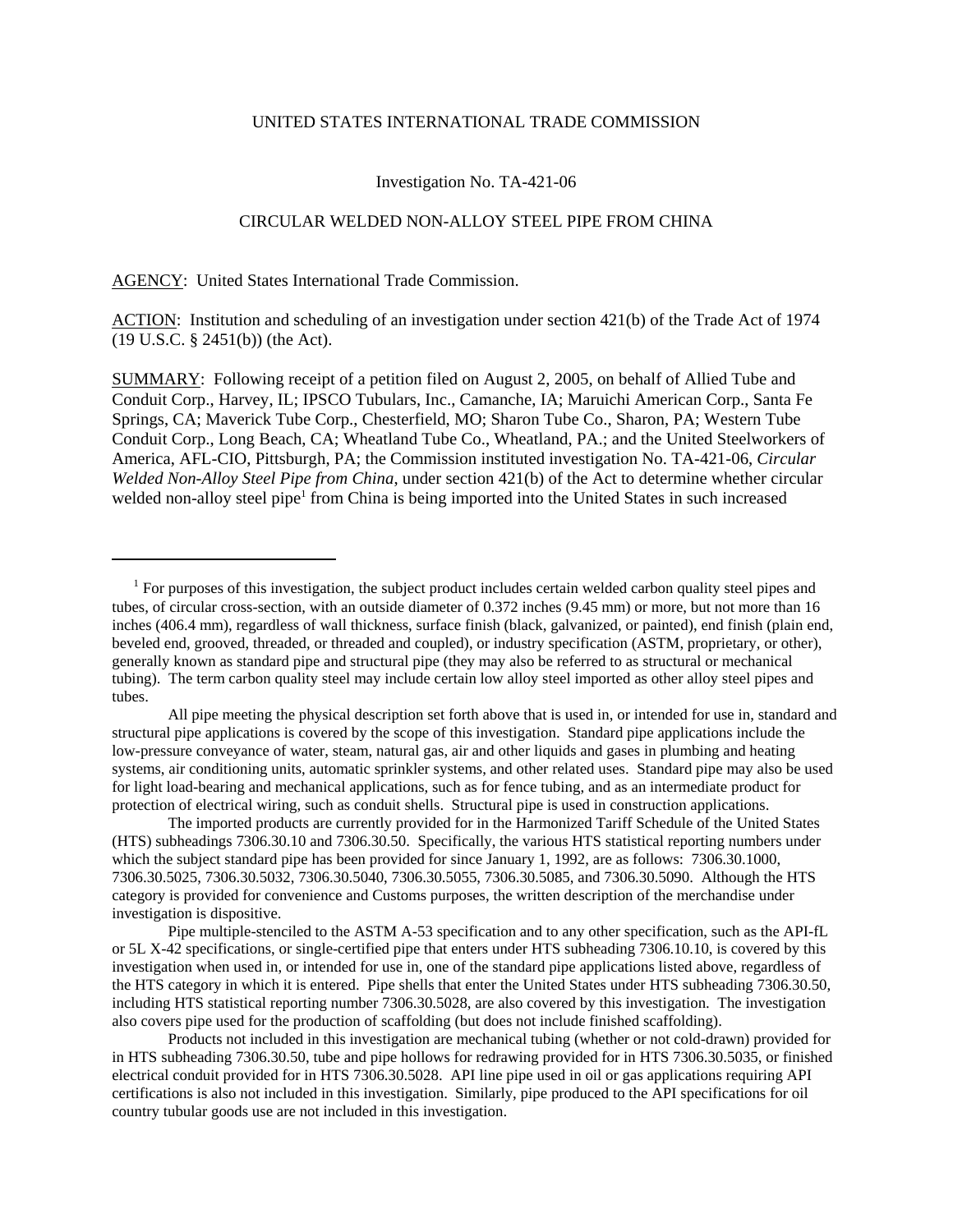quantities or under such conditions as to cause or threaten to cause market disruption to the domestic producers of like or directly competitive products.

For further information concerning the conduct of this investigation, hearing procedures, and rules of general application, consult the Commission's Rules of Practice and Procedure, part 201, subparts A through E (19 CFR part 201), and part 206, subparts A and E (19 CFR part 206).

## EFFECTIVE DATE: August 2, 2005.

FOR FURTHER INFORMATION CONTACT: Fred Ruggles (202-205-3187 or via E-mail fred.ruggles@usitc.gov), Office of Investigations, U.S. International Trade Commission, 500 E Street SW, Washington, DC 20436. Hearing-impaired persons can obtain information on this matter by contacting the Commission's TDD terminal on 202-205-1810. Persons with mobility impairments who will need special assistance in gaining access to the Commission should contact the Office of the Secretary at 202-205-2000. General information concerning the Commission may also be obtained by accessing its internet server (*http://www.usitc.gov*). The public record for this investigation may be viewed on the Commission's electronic docket (EDIS) at *http://edis.usitc.gov*.

### SUPPLEMENTARY INFORMATION:

Participation in the investigation and service list.--Persons wishing to participate in the investigation as parties must file an entry of appearance with the Secretary to the Commission, as provided in section 201.11 of the Commission's rules, not later than seven days after publication of this notice in the *Federal Register*. The Secretary will prepare a service list containing the names and addresses of all persons, or their representatives, who are parties to this investigation upon the expiration of the period for filing entries of appearance.

Limited disclosure of confidential business information ("CBI") under an administrative protective order ("APO") and CBI service list.--Pursuant to section 206.47 of the Commission's rules, the Secretary will make CBI gathered in this investigation available to authorized applicants under the APO issued in the investigation, provided that the application is made not later than seven days after the publication of this notice in the *Federal Register*. A separate service list will be maintained by the Secretary for those parties authorized to receive CBI under the APO.

Hearing.--The Commission has scheduled a hearing in connection with this investigation beginning at 9:30 a.m. on September 16, 2005, at the U.S. International Trade Commission Building. Subjects related to both market disruption or threat thereof and remedy may be addressed at the hearing. Requests to appear at the hearing should be filed in writing with the Secretary to the Commission on or before September 7, 2005. All persons desiring to appear at the hearing and make oral presentations should attend a prehearing conference to be held at 9:30 a.m. on September 9 at the U.S. International Trade Commission Building. Oral testimony and written materials to be submitted at the hearing are governed by sections 201.6(b)(2) and 201.13(f) of the Commission's rules.

Written submissions.--Each party is encouraged to submit a prehearing brief to the Commission. The deadline for filing prehearing briefs is September 9, 2005. Parties may also file posthearing briefs. The deadline for filing posthearing briefs is September 21, 2005. In addition, any person who has not entered an appearance as a party to the investigation may submit a written statement of information pertinent to the consideration of market disruption or threat thereof and/or remedy on or before September 29, 2005. Parties may submit final comments on market disruption on September 29, 2005 and on